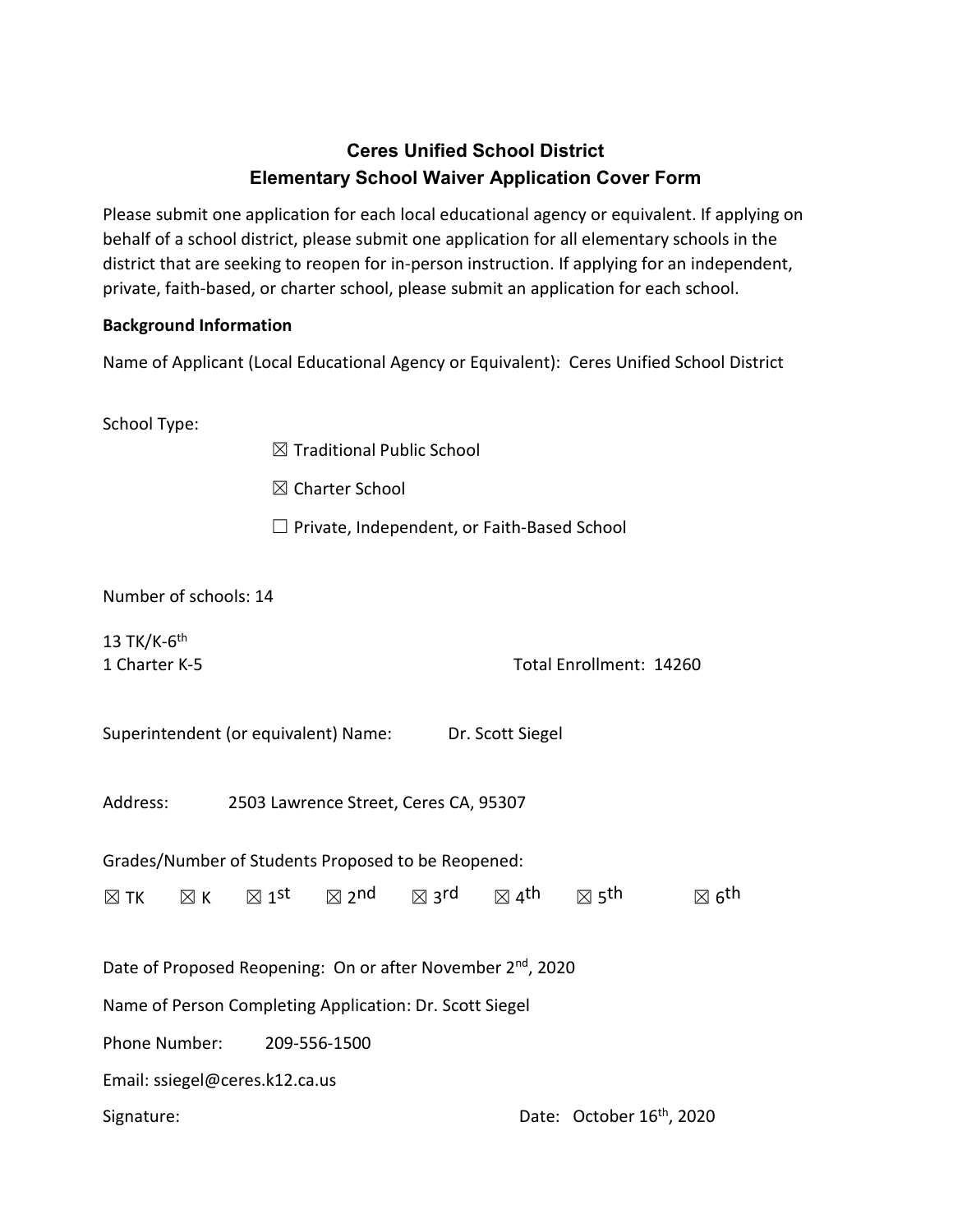#### **I. Consultation**

Please confirm consultation with the following groups:

 $\boxtimes$  Labor Organization

Name of Organization(s) and Date(s) Consulted:

#### **Ceres Unified Teachers Association:**

July 22nd, 2020 August 19th, 2020 September 23, 2020 October 5th, 2020 October 14th, 2020

#### **California School Employees Association of Ceres:**

August 25th, 2020 September 23rd, 2020 October 2nd, 2020

 $\boxtimes$  Parent and Community Organizations

Name of Organization(s) and Date(s) Consulted:

#### **Parent Advisory Committee:**

September 23rd, 2020 October 27th, 2020

#### **District English Language Acquisition Committee:**

February 13<sup>th</sup>, 2020 August 3th, 2020

#### **Certificated Stakeholders:**

February 5<sup>th</sup>, 2020 August 27th, 2020 October 27th, 2020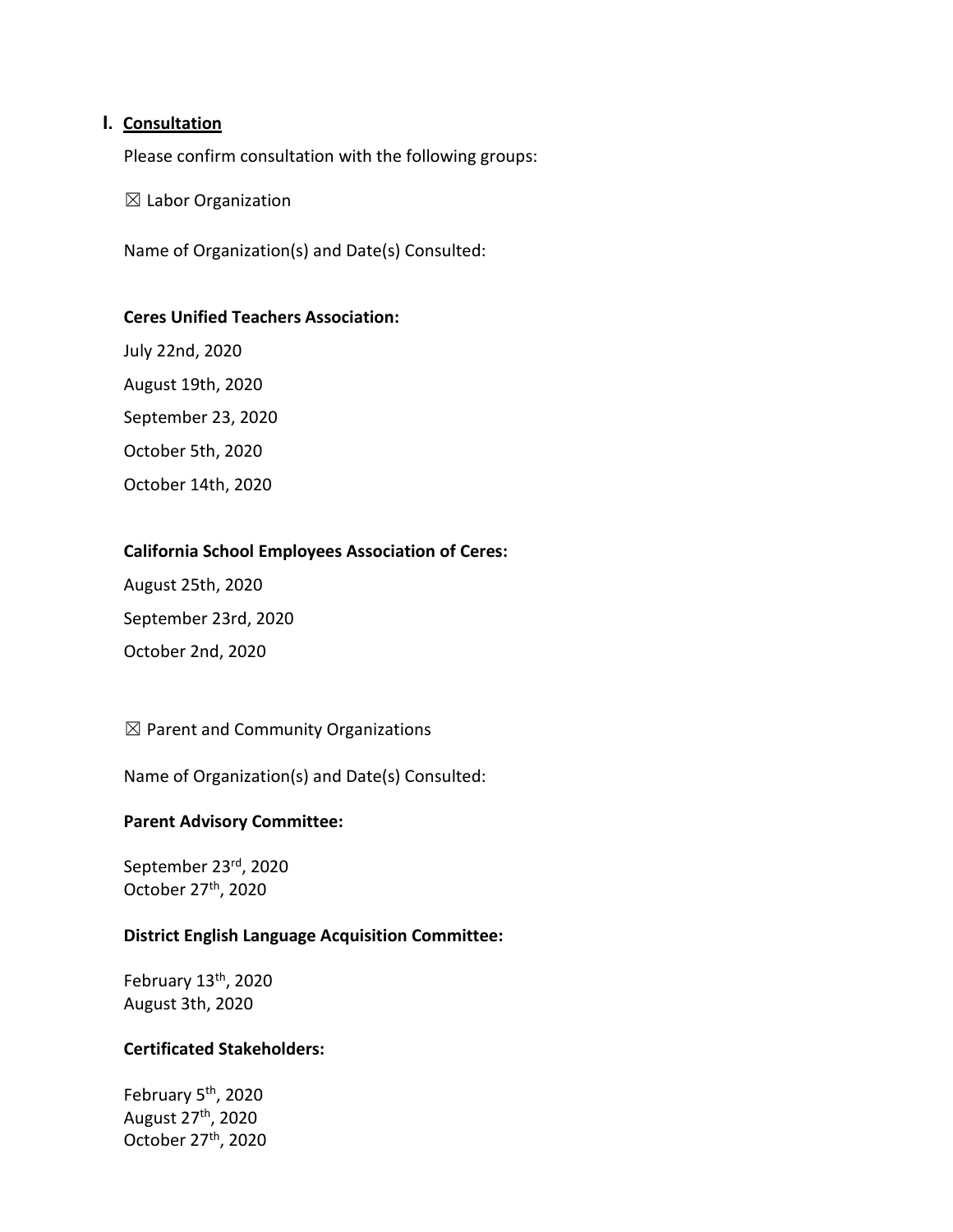#### **Classified Stakeholders:**

February  $10^{th}$ , 2020 September 28<sup>th</sup>, 2020

#### **Community Stakeholders:**

May 12th, 2020 September 8<sup>th</sup>, 2020

#### **Elementary Reopening Ad Hoc Committee:**

September 10<sup>th</sup>, 2020 September 24<sup>th</sup>, 2020

#### **Education Services Advisory Committee:**

September 23rd, 2020 October 14th, 2020

If no labor organization represents staff at the school, please describe the process for consultation with school staff: N/A

#### **II. Elementary School Reopening Plans**

Please confirm that elementary school reopening plan(s) addressing the following, consistent with guidance from the California Department of Public Health and the local health department, and are published on the Stanislaus County Office of Education website:

*\*\* See the reopening plan document that addresses each area. The numbers of each item corresponds to sections of the plan.*

☒ **1. Cleaning and Disinfection:** How shared surfaces will be regularly cleaned and disinfected and how use of shared items will be minimized.

☒ **2. Cohorting:** How students will be kept in small, stable, groups with fixed membership that stay together for all activities (*e.g.*, instruction, lunch, recess) and minimize/avoid contact with other groups or individuals who are not part of the cohort.

☒ **3. Entrance, Egress, and Movement Within the School:** How movement of students, staff, and parents will be managed to avoid close contact and/or mixing of cohorts.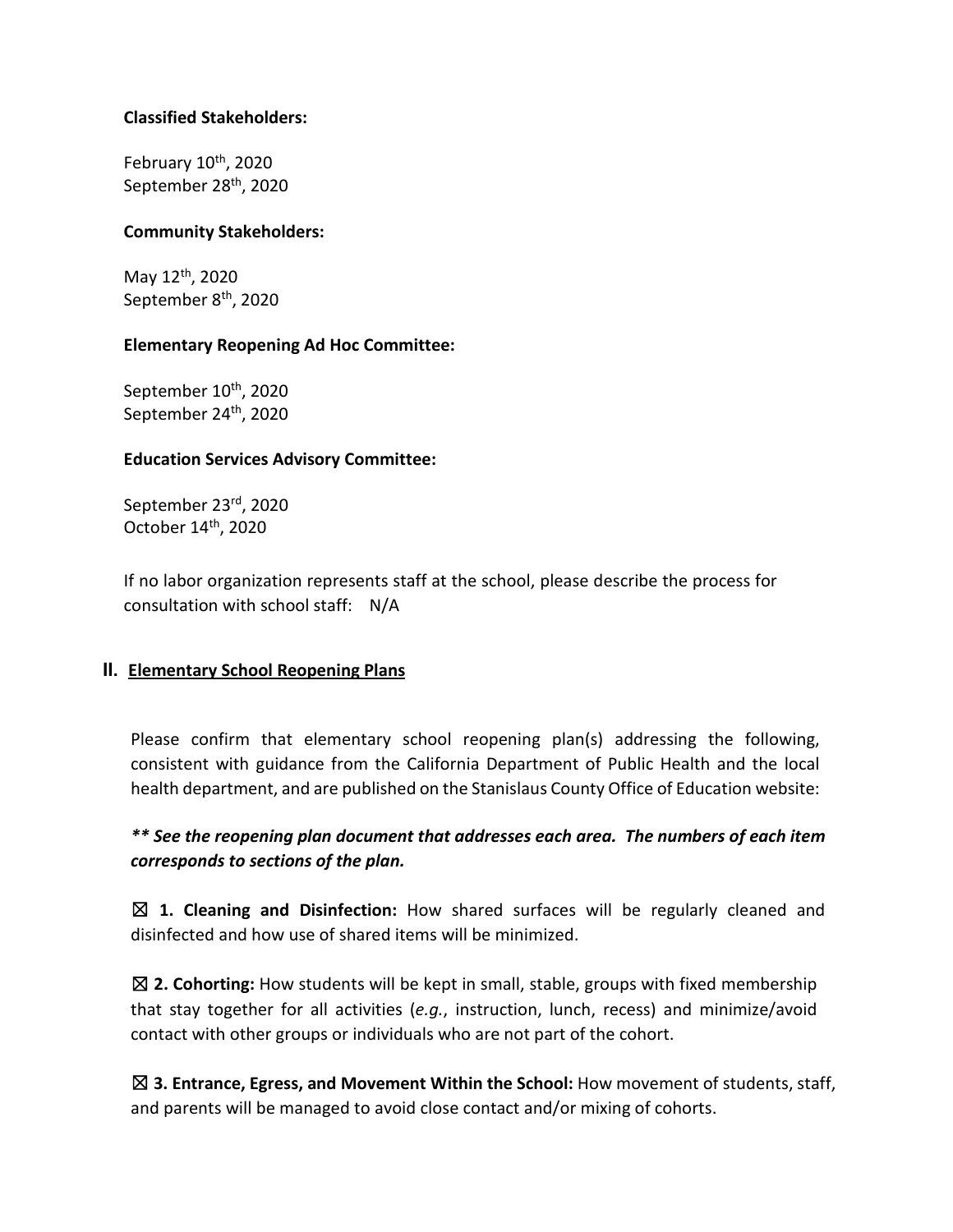☒ **4. Face Coverings and Other Essential Protective Gear:** How CDPH's face covering requirements will be satisfied and enforced.

☒ **5. Health Screenings for Students and Staff:** How students and staff will be screened for symptoms of COVID-19 and how ill students or staff will be separated from others and sent home immediately.

☒ **6. Healthy Hygiene Practices:** The availability of handwashing stations and hand sanitizer, and how their use will be promoted and incorporated into routines.

☒ **7. Identification and Tracing of Contacts:** Actions that staff will take when there is a confirmed case. Confirm that the school(s) have designated staff persons to support contact tracing, such as creation and submission of lists of exposed students and staff to the local health department and notification of exposed persons. Each school must designate a person for the local health department to contact about COVID-19.

☒ **8. Physical Distancing:** How space and routines will be arranged to allow for physical distancing of students and staff.

☒ **9. Staff Training and Family Education:** How staff will be trained, and families will be educated, on the application and enforcement of the plan.

☒ **10. Testing of Students and Staff:** How school officials will ensure that students and staff who have symptoms of COVID-19 or have been exposed to someone with COVID-19 will be rapidly tested and what instructions they will be given while waiting for test results. Describe how staff will be tested periodically to detect asymptomatic infections.

☒ **11. Triggers for Switching to Distance Learning:** The criteria the superintendent will use to determine when to physically close the school and prohibit in-person instruction.

☒ **12. Communication Plans:** How the superintendent will communicate with students, staff, and parents about cases and exposures at the school, consistent with privacy requirements such as FERPA and HIPAA. Please specifically refer to 34 CFR § 99.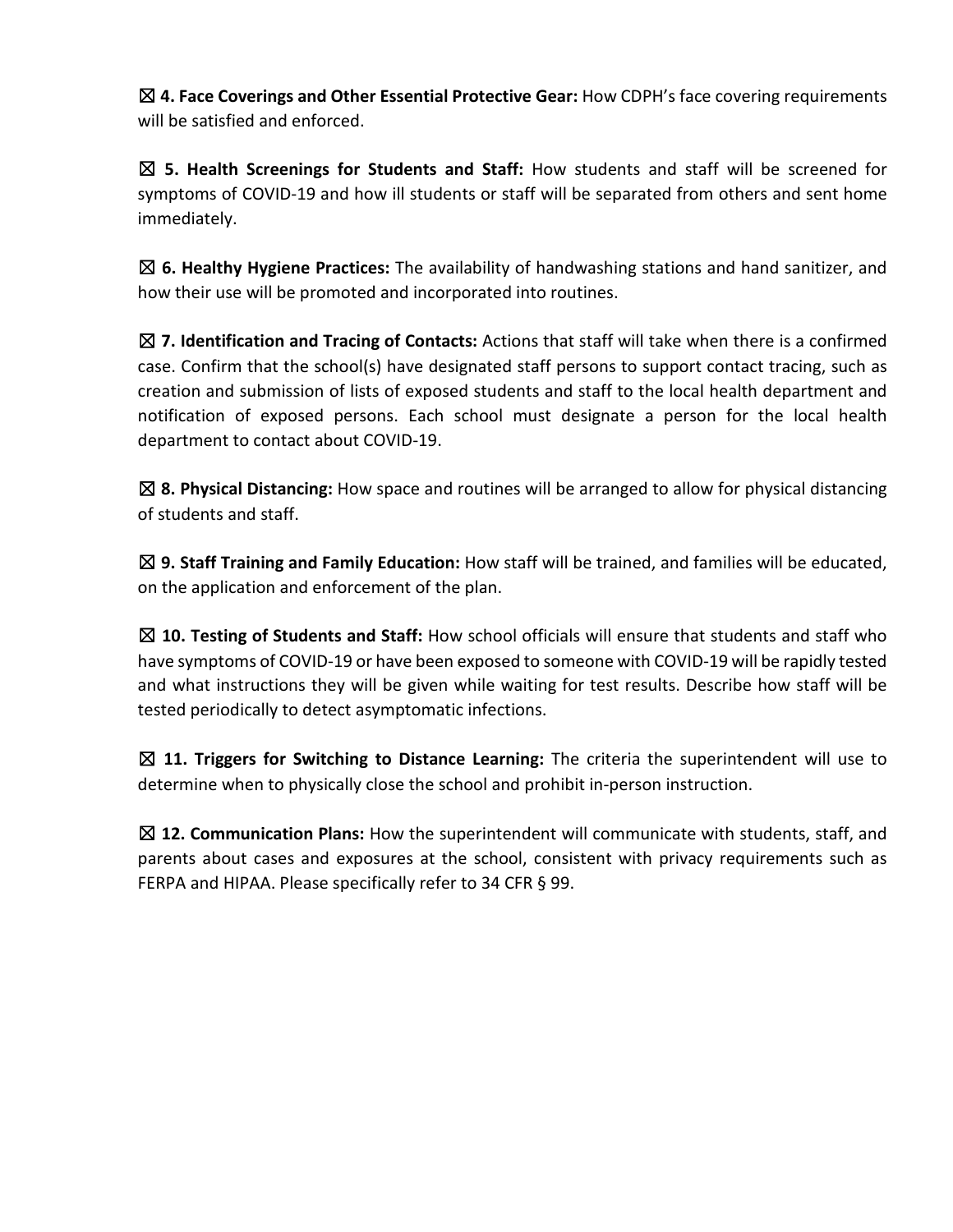# **Safety Guidelines For Elementary Reopening**

# **Dates for Reopening:**

# **November 2nd – Preschool-2nd grades November 16th – 3rd-6th grades**

*NOTICE: Any current/in-place guidance regarding return to in-person instruction for students 1-on-1 or in cohorts as allowed by the state supersedes the plan below.* 

**\*\*This guidance follows that from the California Department of Public Health (Updated August 3rd, 2020) and the Stanislaus County Public Health and Stanislaus County Office of Education Guidance.** 

**\*\*Guidance is subject to change at any time, as the above entities have frequently changed the guidance.** 

| <b>Safety Measures</b> | <b>Implementation/Distribution</b>                                                                                                                                                                                                                                                                                 |  |
|------------------------|--------------------------------------------------------------------------------------------------------------------------------------------------------------------------------------------------------------------------------------------------------------------------------------------------------------------|--|
|                        | <b>HYGIENE, SOCIAL DISTANCING AND PPE</b>                                                                                                                                                                                                                                                                          |  |
| <b>Face coverings</b>  | -Face coverings are required for all staff in all settings.                                                                                                                                                                                                                                                        |  |
| * ITEM #2<br>* ITEM #4 | -Face shields if used must be worn with a mask underneath,<br>unless for instructional/pedagogical reasons the mouth<br>needs to be visible to staff and/or students. In these cases<br>the mask can be removed for the activity.                                                                                  |  |
|                        | -Students are required to wear a mask 3rd grade and<br>above. They are strongly encouraged below 3rd grade as<br>well, except for under 2 years of age. 2 year-olds through<br>second graders must be under supervision while wearing a<br>mask. Some students may be exempt due to certain<br>medical conditions. |  |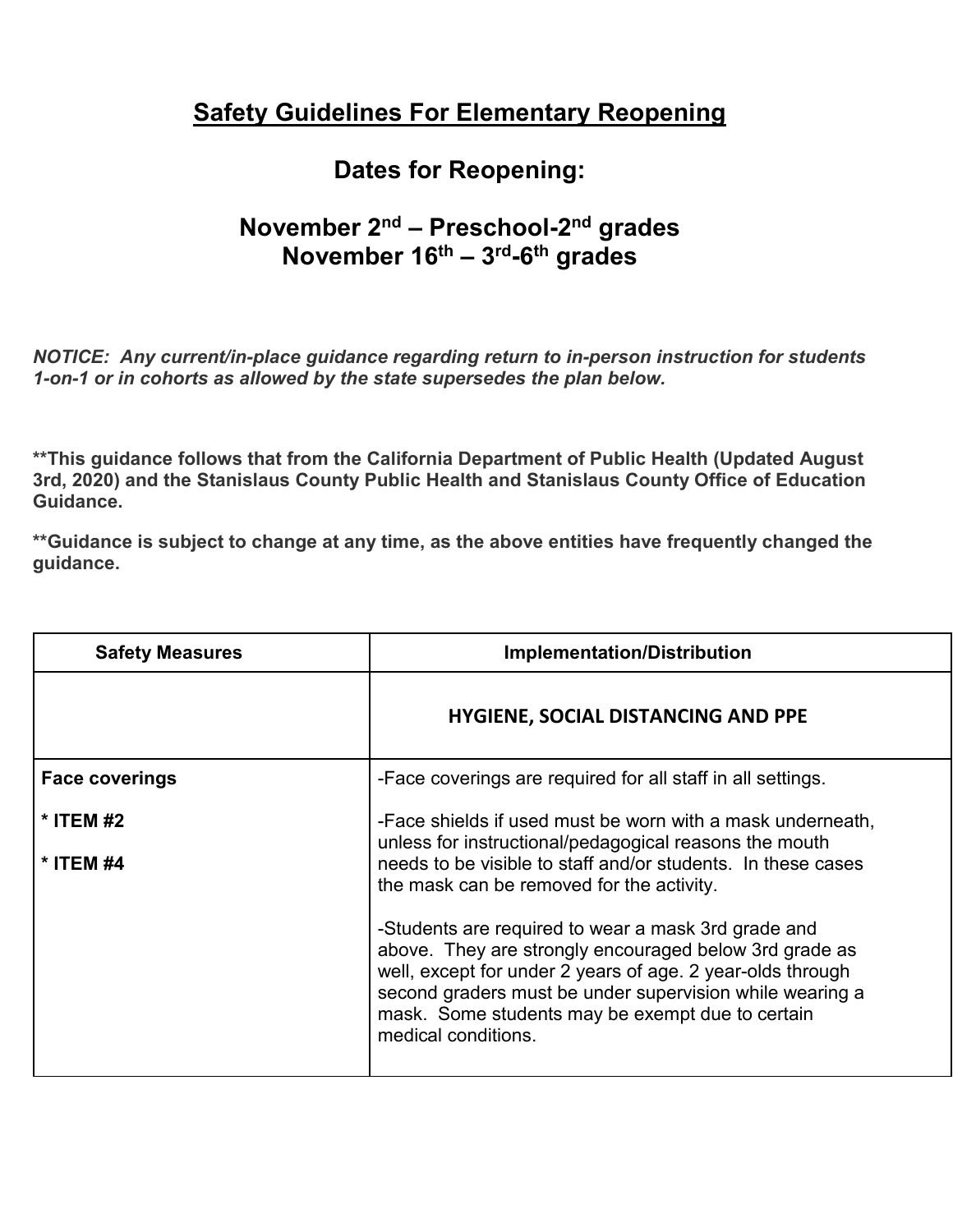|                          | -Students may take their masks off while eating, drinking<br>and playing outside at recess.                                                                                                                                                                                                                                                                                                                                                   |
|--------------------------|-----------------------------------------------------------------------------------------------------------------------------------------------------------------------------------------------------------------------------------------------------------------------------------------------------------------------------------------------------------------------------------------------------------------------------------------------|
|                          | -Student masks worn from home should not substantially<br>disrupt the educational environment.                                                                                                                                                                                                                                                                                                                                                |
|                          | -The same requirements must be followed in after school<br>programs and any program held on the school site.                                                                                                                                                                                                                                                                                                                                  |
|                          | -Students are required to wear their masks while on the bus<br>and when entering and exiting the school campus.                                                                                                                                                                                                                                                                                                                               |
|                          | -The same requirements are in place for visitors to school<br>sites if permitted on campus for an approved<br>function/purpose.                                                                                                                                                                                                                                                                                                               |
|                          | -Non-exempt students who do not wear a mask must be<br>excluded from in-person learning on the school campus.                                                                                                                                                                                                                                                                                                                                 |
| <b>Social distancing</b> | -Maintain 6 ft of social distance between adults and between<br>adults and students.                                                                                                                                                                                                                                                                                                                                                          |
| * ITEM #2<br>* ITEM #3   | -Student-to-student distancing should be maintained at 6 ft.<br>as often as possible.                                                                                                                                                                                                                                                                                                                                                         |
| * ITEM #8                | -Student desks should be no closer than 6 ft. from the<br>teacher's desk, and 6 ft. apart from one another within the<br>classroom setting as often as possible.                                                                                                                                                                                                                                                                              |
|                          | -Students may change classes for subject matter rotations<br>etc. as necessary following the 6 ft. spacing as often as is<br>practicable.                                                                                                                                                                                                                                                                                                     |
|                          | -Recess activities will require students to play in grade-level<br>cohort groups in separate areas to minimize social mixing.                                                                                                                                                                                                                                                                                                                 |
|                          | -Meetings of teachers and staff should maintain 6 ft distance<br>between adults and should not exceed 10 people total in the<br>same location (such as a classroom or library). Staff<br>members have the option to ZOOM into in-person<br>meetings. Larger locations (such as a cafeteria or gym) can<br>accommodate more people if social distancing can be<br>maintained. These gatherings should be avoided as much<br>as is practicable. |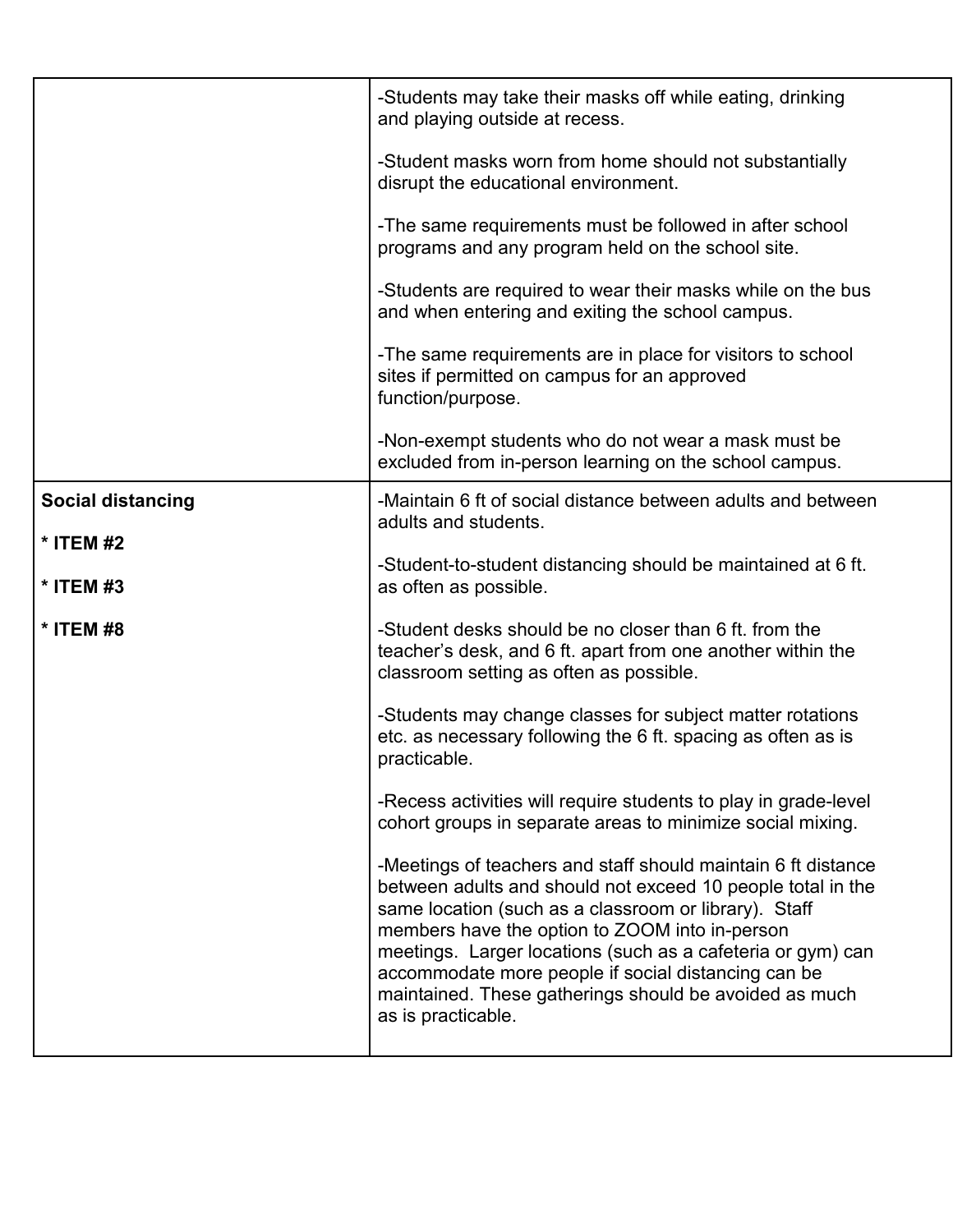|                                              | -The same requirements are in place for visitors to school<br>sites if permitted on campus for an approved<br>function/purpose.                                                                                           |
|----------------------------------------------|---------------------------------------------------------------------------------------------------------------------------------------------------------------------------------------------------------------------------|
|                                              | -One-way directional walking will be designated to reduce<br>face-to-face contact throughout the school day.                                                                                                              |
| Hand-washing                                 | -Students and staff should wash their hands frequently and<br>thoroughly throughout the day.                                                                                                                              |
| * ITEM #6                                    | -Students will be strongly encouraged to wash their hands<br>thoroughly as part of their daily school schedule/routine.                                                                                                   |
| <b>Hand sanitizer</b>                        | -Staff and students are to use hand sanitizer throughout the<br>day.                                                                                                                                                      |
| * ITEM #4<br>* ITEM #6                       | -Available in all classrooms, offices and communal spaces<br>such as the cafeteria.                                                                                                                                       |
|                                              | -Does not take the place of frequent hand-washing.                                                                                                                                                                        |
| <b>Disposable Gloves</b><br>* ITEM #4        | -Not recommended for use by students or staff, with the<br>exception of those conducting duties such as cleaning,<br>sanitizing, first aid, or food service. For these employees<br>the gloves are required and provided. |
| <b>Plastic shields at reception</b><br>areas | -Plastic shields are installed at reception desks and counters<br>at school sites and the District Office.                                                                                                                |
| * ITEM #4                                    | -Individual shields are available for small group instruction<br>and for any other appropriate reason in the classroom or at<br>the school site.                                                                          |
| <b>Assemblies, Rallies,</b>                  | -No large gatherings of students or staff are permitted.                                                                                                                                                                  |
| Dances, Meetings, Large<br><b>Gatherings</b> | -Essential meetings such as staff meetings may be done by                                                                                                                                                                 |
| * ITEM #2                                    | ZOOM or other platforms but if they are in-person, social<br>distancing of 6 ft must be maintained between adults, and                                                                                                    |
| * ITEM #3                                    | masks are required as well as the use of hand-sanitizer.                                                                                                                                                                  |
| * ITEM #8                                    | -Parent meetings or training are permitted and social<br>distancing must be maintained as well as the wearing of<br>face-coverings and using hand-sanitizer.                                                              |
| <b>Drop-off and Pick-up Times</b>            | -Parents/guardians must wait for their children outside of the<br>gates to pick-up and drop-off their students at the office or                                                                                           |
| * ITEM #2                                    | designate gate(s).                                                                                                                                                                                                        |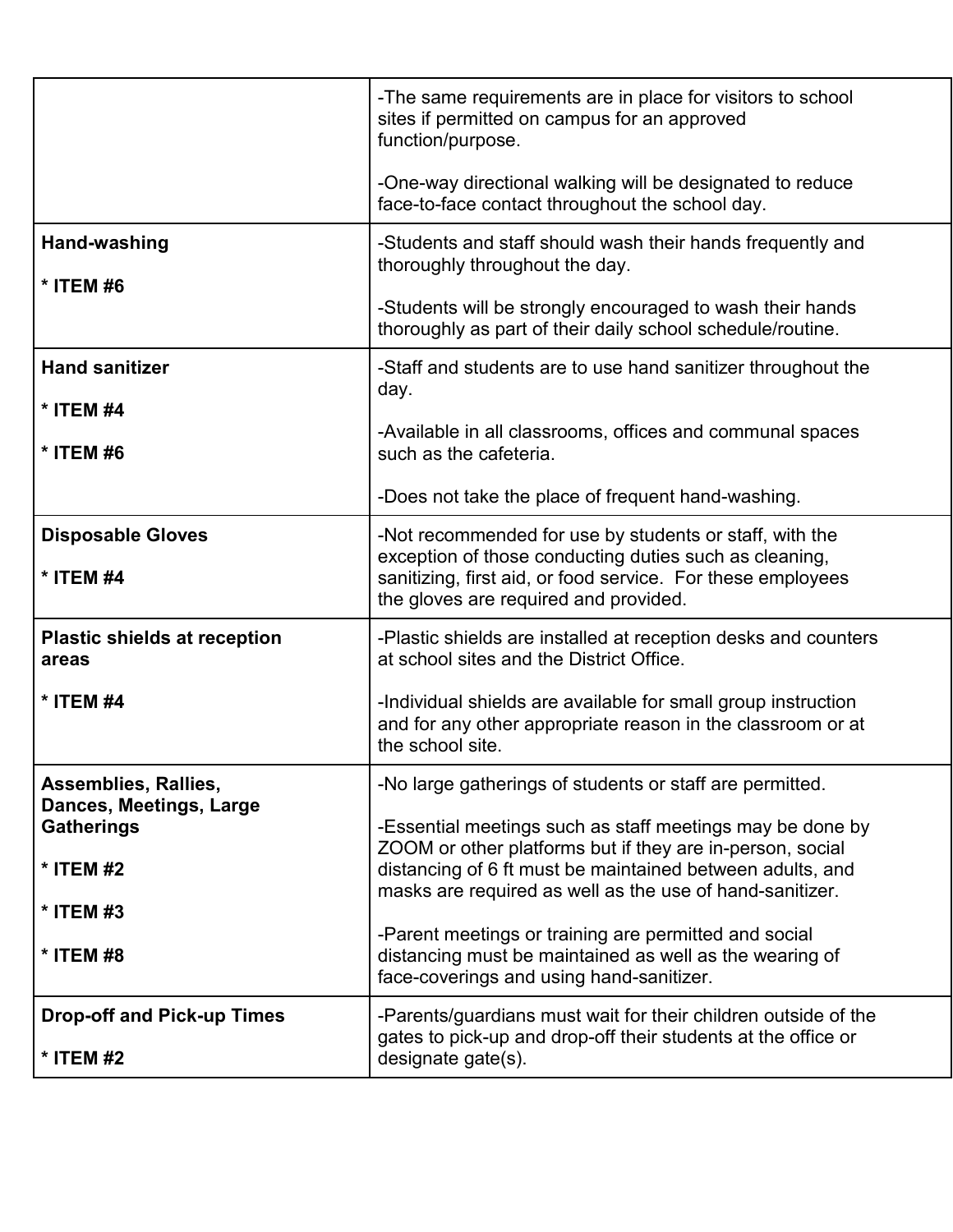| * ITEM #3<br>* ITEM #8                                                       | -Kindergarten pick-up and drop-off on campus will be<br>permitted for the first 2 days of in person school. A face-<br>covering is mandatory for parents/guardians.<br>-Parents, students, and staff are to follow any screening<br>procedures in place at the school site in response to local<br>COVID case counts and conditions.                                                                                                                                                                                                                    |
|------------------------------------------------------------------------------|---------------------------------------------------------------------------------------------------------------------------------------------------------------------------------------------------------------------------------------------------------------------------------------------------------------------------------------------------------------------------------------------------------------------------------------------------------------------------------------------------------------------------------------------------------|
| <b>Daily Pre-Screening</b><br>for Symptoms at Home<br>* ITEM #5              | -Parents are required to monitor temperatures and<br>symptoms daily before going to school. Students<br>experiencing symptoms listed should not attend<br>school. Families should contact the school attendance<br>office about their child's absence. Please check daily for the<br>following symptoms:<br>Fever of 100.4 or higher<br>Cough<br>Shortness of breath or difficulty breathing<br>New loss of taste or smell<br>Chills, fatigue, muscle or body aches<br>Sore throat<br>Congestion or runny nose<br><b>Nausea</b><br>Vomiting or diarrhea |
|                                                                              | <b>CLEANING and SANITIZING PROCEDURES</b>                                                                                                                                                                                                                                                                                                                                                                                                                                                                                                               |
| <b>Sanitizing sites, equipment</b><br>and supplies<br>* ITEM #1<br>* ITEM #6 | -Custodians will sanitize throughout the day and evenings.<br>An extra custodian has been hired for every school site to<br>clean and sanitize throughout each school day.<br>-Site-specific sanitizing plans will be implemented relative to<br>the specific needs of each site.<br>-Additional cleaning supplies will be distributed to elective<br>course classrooms and spaces where the sharing of<br>supplies and materials takes place as a necessity.<br>-Hand sanitizer will be available in every area people<br>congregate.                  |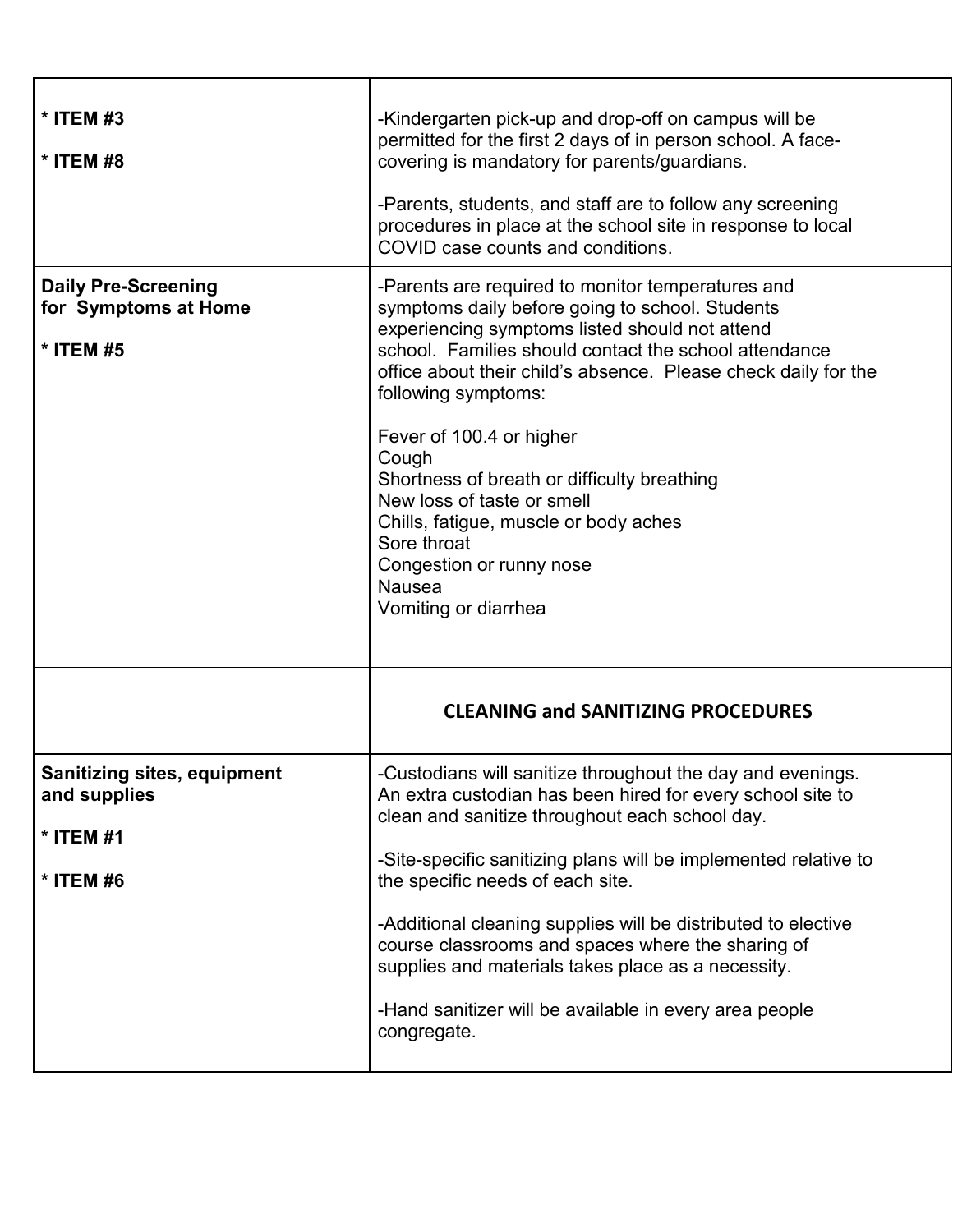|                                                                     | -Cleaning wipes will be provided for all educational settings<br>as supply allows.                                                                                                                                                                                                                       |
|---------------------------------------------------------------------|----------------------------------------------------------------------------------------------------------------------------------------------------------------------------------------------------------------------------------------------------------------------------------------------------------|
|                                                                     | -Bathrooms and any other communal use areas will receive<br>additional cleaning each day.                                                                                                                                                                                                                |
|                                                                     | <b>FRONT OFFICE CHECK-IN</b>                                                                                                                                                                                                                                                                             |
| <b>District office procedures</b>                                   | -Visitors to the District Office will follow the intake protocols<br>and screenings in place.                                                                                                                                                                                                            |
| * ITEM #3<br>* ITEM #8                                              | -Protocol is posted on site for visitors to review upon entry to<br>the building.                                                                                                                                                                                                                        |
|                                                                     | -Screening questions are asked, masks are mandatory, and<br>temperature taken.                                                                                                                                                                                                                           |
| <b>Public/community visitors to</b><br>sites<br>* ITEM #3           | -No volunteers or site visitors from the public are permitted<br>on campus, except for school sanctioned meetings. Visitors<br>must undergo the intake protocol and follow all of the safety<br>guidelines for adults.                                                                                   |
| * ITEM #8                                                           | -Protocol is posted on site for visitors to review upon entry to<br>the building.                                                                                                                                                                                                                        |
|                                                                     | -Screening questions are asked, masks are mandatory, and<br>temperature taken.                                                                                                                                                                                                                           |
|                                                                     | <b>HEALTH PROCEDURES</b>                                                                                                                                                                                                                                                                                 |
| <b>Sick child protocol</b><br>* ITEM #7                             | -Protocols will be followed regarding sick children/children<br>with a temperature of 100.4 or above or exhibiting<br>symptoms.                                                                                                                                                                          |
| <b>Temperature Checks and</b><br><b>Self-Screening</b><br>* ITEM #5 | -Staff will have access to thermometers if they choose to<br>take the temperature of a student. Replacement batteries<br>will be made available as needed. Staff take their own<br>temperatures daily. This can be done in classroom or other<br>space and does not need to be done in the front office. |
|                                                                     | -Staff will complete a self-screening and respond to a self-<br>screening form daily.                                                                                                                                                                                                                    |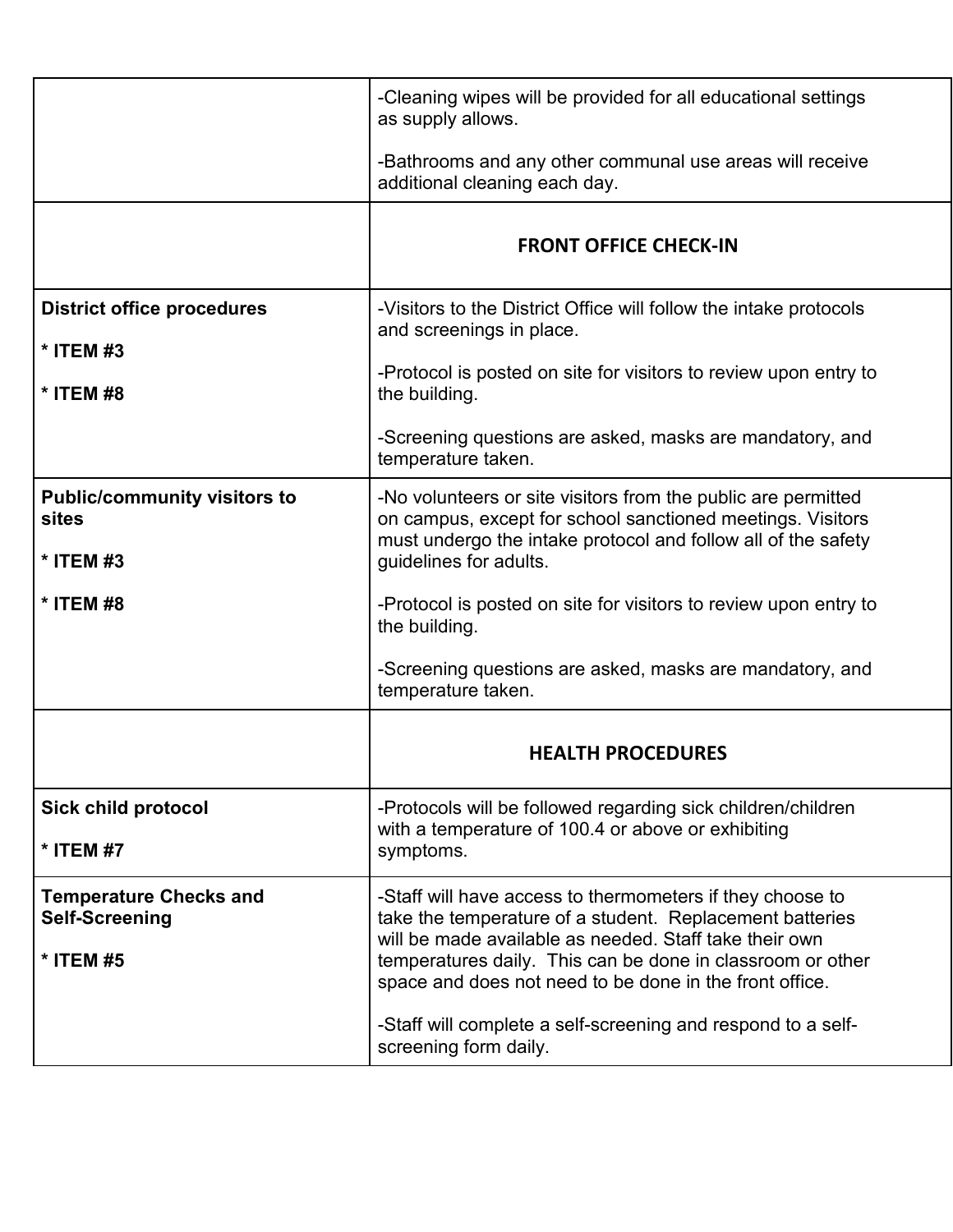|                                              | -Parents are encouraged to have the student temperatures<br>taken at home in addition to screening for symptoms such<br>as cough, shortness of breath, new loss of taste or smell,<br>sore throat, chills and fatigue, congestion or runny nose,<br>nausea, vomiting or diarrhea.<br>-Students experiencing symptoms should stay home from<br>school. Absences related to illness will be<br>excused. Students seeking testing due to exposure or<br>symptoms must stay home until they have received their<br>results. Families should contact the school attendance office<br>about their child's absence. |
|----------------------------------------------|--------------------------------------------------------------------------------------------------------------------------------------------------------------------------------------------------------------------------------------------------------------------------------------------------------------------------------------------------------------------------------------------------------------------------------------------------------------------------------------------------------------------------------------------------------------------------------------------------------------|
| <b>Confirmed COVID-19 Cases</b><br>* ITEM #7 | -The school district will follow state guidance in response to<br>positive cases and the potential closure of a class, or a<br>school site.                                                                                                                                                                                                                                                                                                                                                                                                                                                                  |
|                                              | -Any class or school quarantines or closures will be decided<br>by Stanislaus County Public Health in collaboration with the<br>District Office leadership.                                                                                                                                                                                                                                                                                                                                                                                                                                                  |
|                                              | <b>CLASSROOMS, PLAYGROUNDS and COURSES</b>                                                                                                                                                                                                                                                                                                                                                                                                                                                                                                                                                                   |
| <b>Seating in classrooms</b>                 | -All classroom seating must be facing forward and in                                                                                                                                                                                                                                                                                                                                                                                                                                                                                                                                                         |
|                                              | columns/rows with students 6 ft apart as often as possible.                                                                                                                                                                                                                                                                                                                                                                                                                                                                                                                                                  |
| * ITEM #2<br>* ITEM #8                       | -If limited space and/or furniture limitations make this<br>impossible, arrange the classroom to get as close to the<br>above standard as is practicable                                                                                                                                                                                                                                                                                                                                                                                                                                                     |
|                                              | -Students can sit and work collaboratively in small groups or<br>receive small group instruction (ideally no more than<br>3). Maintain social distancing of 6 ft as often as<br>possible. Students are required to wear masks if social<br>distancing cannot be maintained. Sharing of materials,<br>supplies and equipment should be minimized as much as<br>possible.                                                                                                                                                                                                                                      |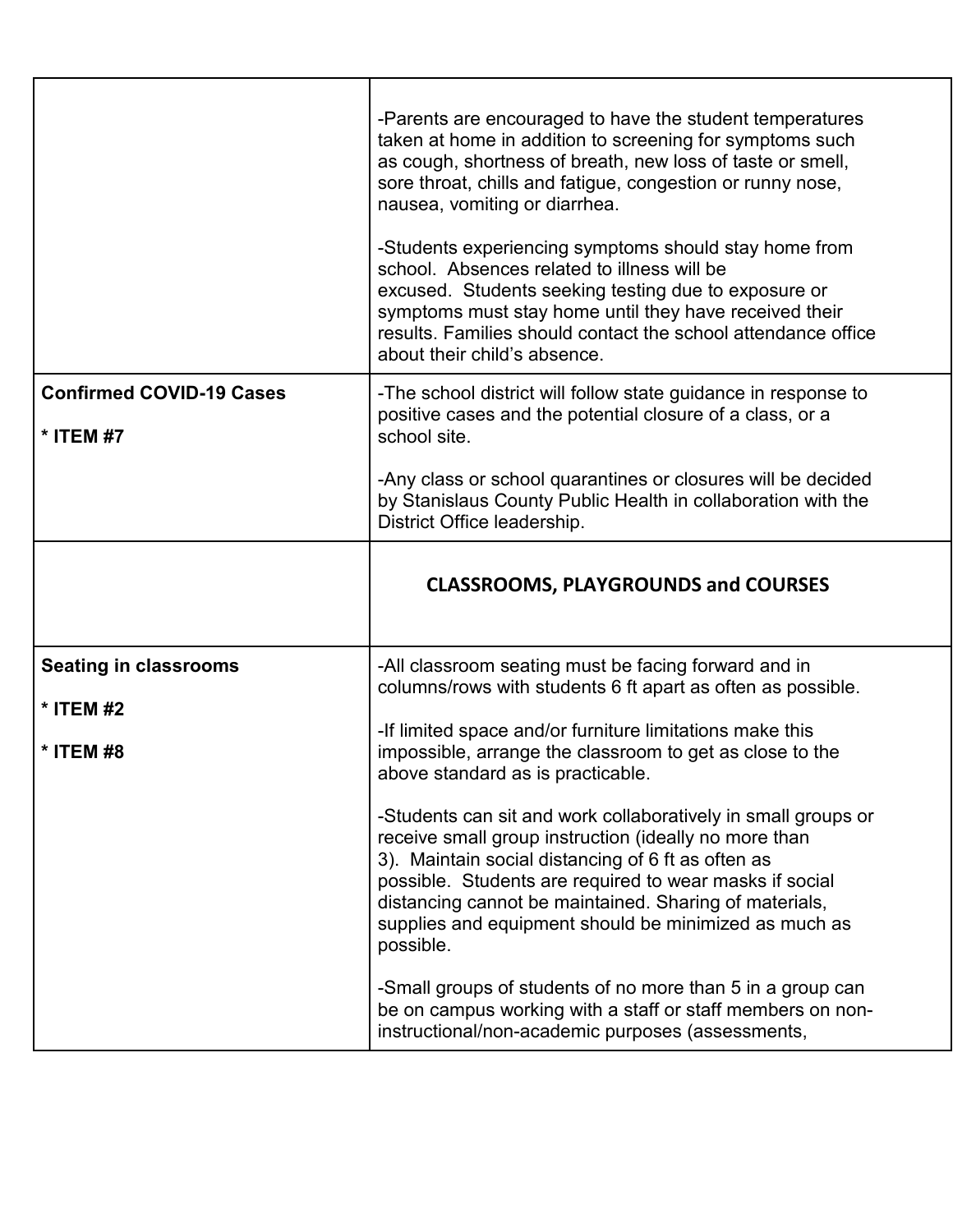|                                                          | orientation, pick up materials etc.). These meetings to the                                                                                                                                                                                                                                                                                                       |
|----------------------------------------------------------|-------------------------------------------------------------------------------------------------------------------------------------------------------------------------------------------------------------------------------------------------------------------------------------------------------------------------------------------------------------------|
|                                                          | greatest extent possible need to be held outside.                                                                                                                                                                                                                                                                                                                 |
|                                                          | -"Carpet-time" at elementary schools is not permitted at this<br>time. This is referring to a whole class sitting at the carpet<br>which would make social distancing impossible.                                                                                                                                                                                 |
| <b>Playgrounds/Play Areas</b>                            | -Are open for use and will be sanitized regularly.                                                                                                                                                                                                                                                                                                                |
| * ITEM #2                                                | -Keep students in classroom and grade level groupings at                                                                                                                                                                                                                                                                                                          |
| * ITEM #3                                                | elementary schools to reduce social mixing. Students will<br>play at recess in grade level cohorts in separate locations.                                                                                                                                                                                                                                         |
| * ITEM #8                                                | -Maintain social distancing as much as possible between<br>students during recess times which prohibits contact sports<br>and activities. Please follow specific guidance regarding<br>recess and use of/sharing of equipment.                                                                                                                                    |
| 1-way walking patterns at<br><b>sites</b>                | -1-way walking must be in place for interior hallways and<br>narrow walkways so that students passing each other face-<br>to-face is minimized as much as possible. This is only                                                                                                                                                                                  |
| * ITEM #2                                                | necessary outside if student lines are passing near to one<br>another.                                                                                                                                                                                                                                                                                            |
| * ITEM #3                                                | -Social distancing of 6 ft should be maintained in all lines of                                                                                                                                                                                                                                                                                                   |
| * ITEM #8                                                | students as often as possible.                                                                                                                                                                                                                                                                                                                                    |
| <b>Elective Courses/Special</b><br><b>Considerations</b> | -Use of wind instruments is only permitted out of doors.                                                                                                                                                                                                                                                                                                          |
| * ITEM #2                                                | -Singing in Choir is only permitted out of doors, as is singing<br>in Theater courses.                                                                                                                                                                                                                                                                            |
| * ITEM #8                                                | -For science labs, students working collaboratively in small<br>groups, all other activities in elective courses, social<br>distancing must be maintained at 6 ft as often as possible<br>and no physical contact can be made between students.                                                                                                                   |
|                                                          | -PE: No activities are permitted where students make<br>physical contact, social distancing must be maintained (6 ft<br>as often as possible), use outside spaces as much as<br>possible, locker rooms are permitted for use but spread out<br>the locker assignments as much as space and class size<br>allows, equipment will be used and frequently sanitized. |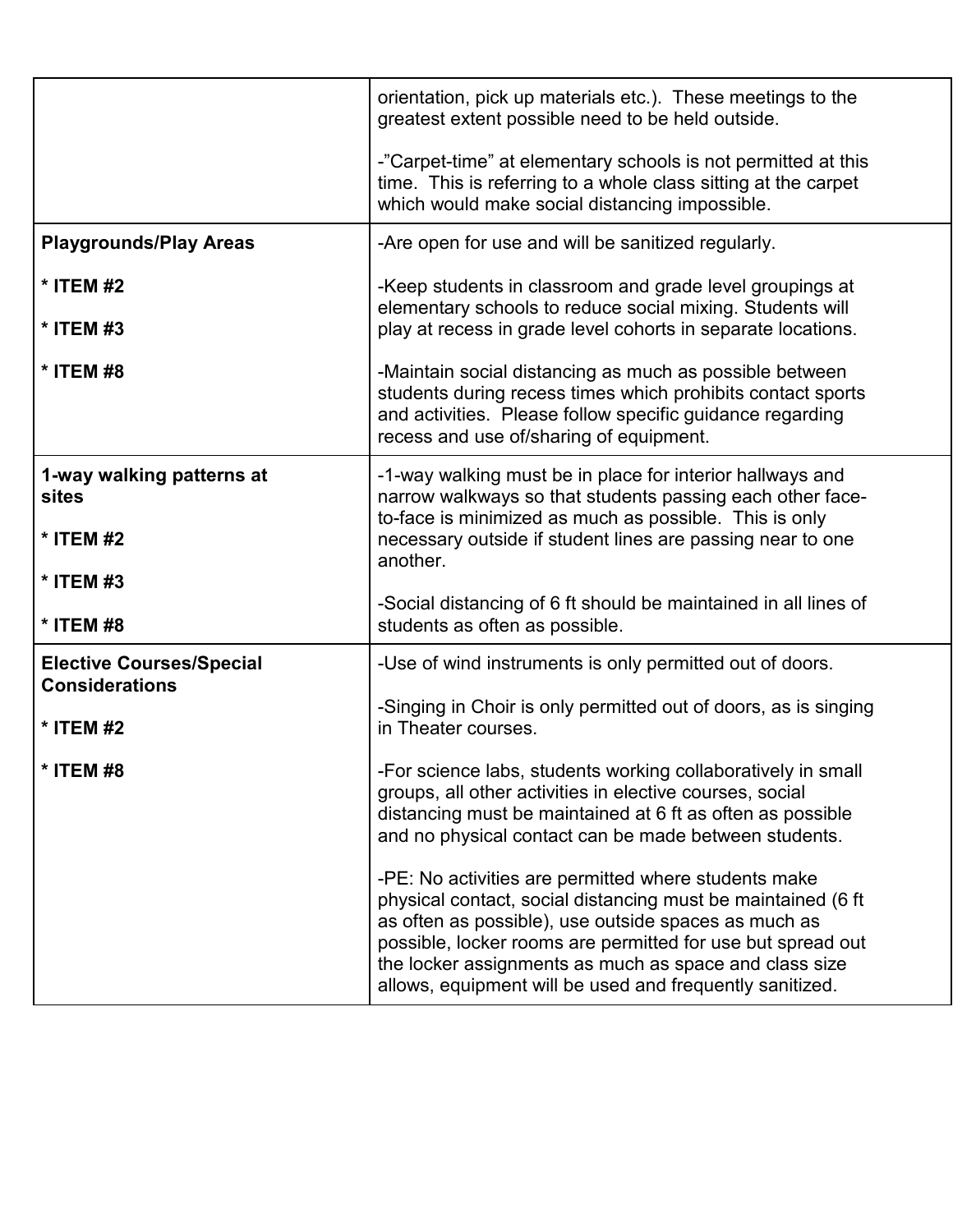| <b>Weight Rooms/Training</b><br>* ITEM #2<br>* ITEM #8<br><b>Meal service</b><br>* ITEM #2<br>* ITEM #3<br>* ITEM #8 | -Social distancing of 6 ft between students as often as<br>possible must be maintained.<br>-Students wipe down/sanitize the equipment between<br>uses.<br>-Should be done outside as much as is practicable.<br>-Indoor weightlifting and fitness conditioning should only<br>occur if gyms and fitness centers are allowed in the county<br>in question.<br>-Meals will be served in the cafeteria for lunch but should be<br>consumed outside as often as is practicable.<br>-Sanitizing between lunch periods.<br>-Spread out students as much as possible and keep them<br>with their classroom peers (elementary).<br>-Use social distancing in lines (6 ft. as often as possible)<br>-Students are required to wear masks (except for when<br>eating and drinking and maintain social distancing (6 ft. as<br>often as possible).<br>-Use outside eating whenever possible and consider spaces |
|----------------------------------------------------------------------------------------------------------------------|------------------------------------------------------------------------------------------------------------------------------------------------------------------------------------------------------------------------------------------------------------------------------------------------------------------------------------------------------------------------------------------------------------------------------------------------------------------------------------------------------------------------------------------------------------------------------------------------------------------------------------------------------------------------------------------------------------------------------------------------------------------------------------------------------------------------------------------------------------------------------------------------------|
| <b>Buses</b><br>* ITEM #2<br>* ITEM #3<br>* ITEM #4                                                                  | with shade available/possible.<br><b>TRANSPORTATION AND TRAVEL</b><br>-Students are encouraged to wear masks from home.<br>-Students will be required to wear masks 3rd grade and<br>above on the bus and masks will be provided.<br>-Staff is required to wear a face covering as much as is<br>practicable and safe.                                                                                                                                                                                                                                                                                                                                                                                                                                                                                                                                                                               |
| * ITEM #6                                                                                                            | -Space students out as much as possible.                                                                                                                                                                                                                                                                                                                                                                                                                                                                                                                                                                                                                                                                                                                                                                                                                                                             |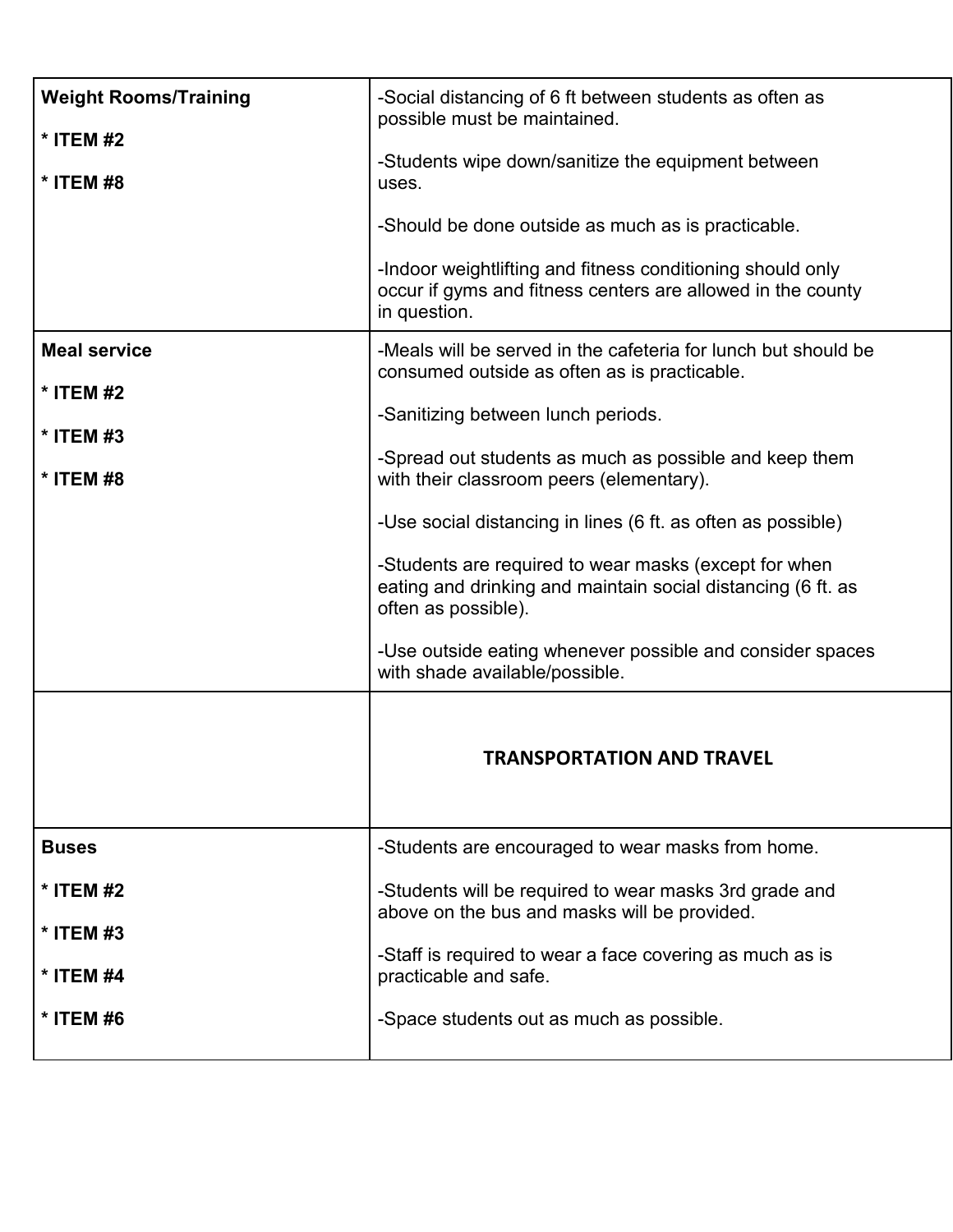| * ITEM #8                                     | -Siblings encouraged to sit together.<br>-Buses will be cleaned and sanitized regularly.<br>-Hand-sanitizer will be available for use on the busses and<br>student use will be required.<br>-Open windows when possible for ventilation and when AC<br>is not running.<br>-Use physical distancing when exiting the bus and entering<br>campus. |
|-----------------------------------------------|-------------------------------------------------------------------------------------------------------------------------------------------------------------------------------------------------------------------------------------------------------------------------------------------------------------------------------------------------|
| <b>Field trips</b>                            | -No field trips permitted at this time.                                                                                                                                                                                                                                                                                                         |
| <b>Travel</b>                                 | -No travel outside Stanislaus County for professional<br>learning or meetings unless permission is granted.                                                                                                                                                                                                                                     |
|                                               | <b>CLUBS, ATHLETICS and PROGRAMS</b>                                                                                                                                                                                                                                                                                                            |
|                                               |                                                                                                                                                                                                                                                                                                                                                 |
| <b>Athletics</b><br>* ITEM #8                 | -Further guidance from CIF will be provided and the<br>information will be updated as appropriate. Follow all current<br>guidance from CIF and Stanislaus County Public Health.                                                                                                                                                                 |
| <b>School clubs</b><br>* ITEM #2<br>* ITEM #8 | -Allowed with social distancing maintained of 6 ft during<br>hybrid and full in-person learning models, must be held by<br>ZOOM or another video conferencing platform while in<br>100% distance learning.                                                                                                                                      |
| <b>ASES</b><br>* ITEM #2<br>* ITEM #8         | -Program will continue when students return to either a<br>hybrid or fully in-person learning model, using social<br>distancing and spreading students out as much as possible<br>on the school site.<br>-Keep students in class and grade level-alike groups as                                                                                |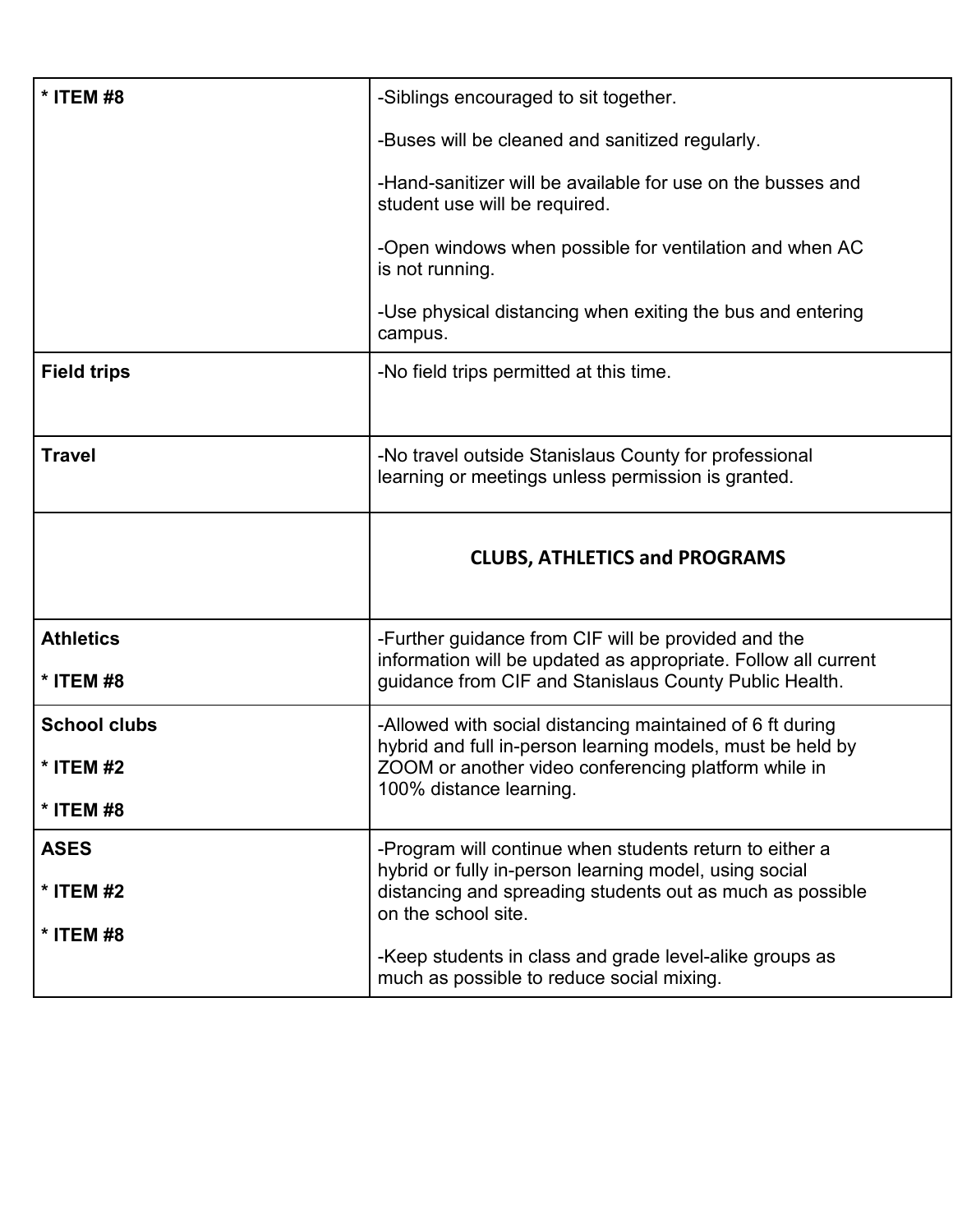### **Additional Plan Information:**

#### **ITEM #5: Staff Screening Procedures and Safety Protocol for Employees**

### **Beginning of shift**

- Before an employee begins a shift, employees should self-assess their symptoms and complete 3 question self-certification.
	- o **Employees must stay home and notify their supervisor if:**
		- $\overline{\phantom{a}}$  They have a fever (above 100.4)
		- Shortness of breath and/or dry cough
		- Sudden loss of taste or smell
		- Headache, nausea, an/or unexplained gastrointestinal illness
		- Any other symptoms of COVID-19
- If an employee is not displaying any COVID symptoms, and is living with or been in close contact with anyone who has been positively diagnosed with COVID-19, they should come to work, immediately isolate themselves and notify their supervisor.
- Supervisors should notify Personnel immediately of any of these circumstances.
- Employees should follow the guidance of their physician.
- Employees are encouraged to notify their supervisor of any pending Covid-19 tests and the results.

### **Employees must always**

- Have their temperature checked when entering the work site.
- Wear a face mask.
- Use hand sanitizer and wash hands frequently throughout the day.
- Avoid close proximity conversations without face coverings.

## **ITEM #7: Support for Contact Tracing and Protocol for Sick Students**

# **Protocol for Sick Students on Campus- 9/24/2020**

# **FOR CHILDCARE AND COHORT STUDENTS**

**CUSD** shall use this [COVID-19 CDC Guidelines Document](https://drive.google.com/file/d/196HmncDQig-r9J80zUnJWxZ5WEgm8ohs/view?usp=sharing) when presented with students who are experiencing symptoms. Remember that each case may be unique, and thus shall be handled on a case-by-case basis and must involve a School Nurse, Administrator, and the Student Services Department.

If a student becomes sick at school, or a parent calls in their sick child, follow these procedures: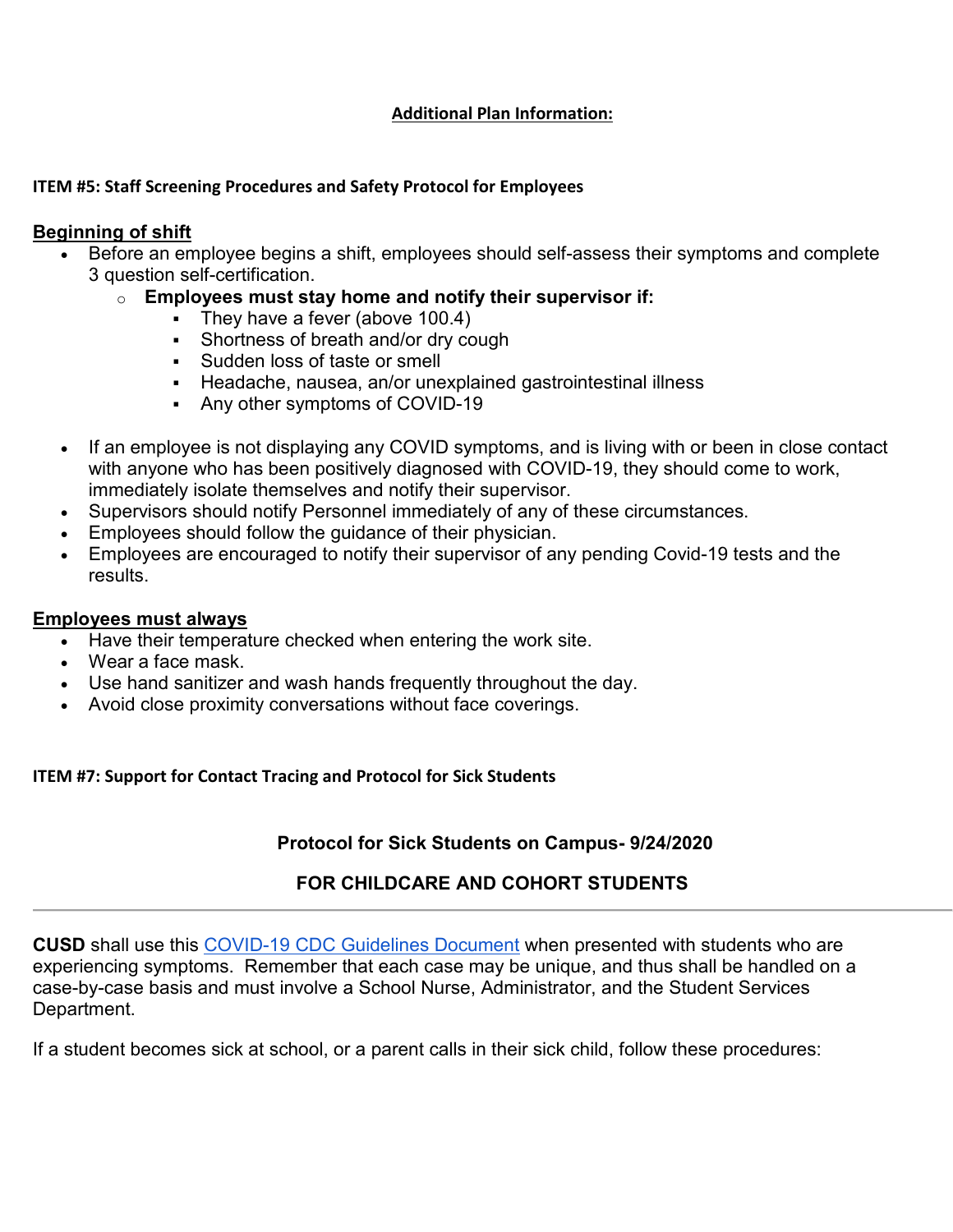- 1. Call the Health Clerk/Nurse office first (Do not send students to the office without making contact with Health Clerk)
- 2. Ensure the student is wearing a mask (unless vomiting or breathing is compromised) and have the student wait outside (weather permitting), away from others, until assistance arrives.
- 3. Health Clerk or Nurse will determine one of the following next steps:
	- a. Instruct staff to send student to Health Office;
	- b. Instruct staff to send student to Isolation Room; or,
	- c. The Health Clerk or Nurse will come to where the student is located.
- 4. When a student is being seen, the Health Clerk or Nurse will wear PPE (face mask, face shield, gloves, and gowns as needed).
- 5. Nurses should be involved and will use the [COVID-19 CDC Guidelines](https://drive.google.com/file/d/196HmncDQig-r9J80zUnJWxZ5WEgm8ohs/view?usp=sharing) in determining whether a student must go home or is ok to return to class- Not a Health Clerk alone.
- 6. Notify parent(s) to pick up the student, and complete the [Sick Student Tracking Form.](https://docs.google.com/forms/d/e/1FAIpQLScfzDe_xqIb8p07YYJgcitFVhJi725JJ_epV6Rj9yUEfAQalQ/viewform) This form can be filled out by any staff member. Staff should use these [Written Scripts](https://docs.google.com/document/d/1M1O1q5vR09FeHY7fy_1FPbqkFgk6_3DieytADcWCNPc/edit?usp=sharing) when communicating with parents.

. Childcare only: Student(s) and their siblings must go home together. *\*All other situations involving siblings will be handled on a case-by-case basis involving School Nurse and Administrator(s).*

a. If a staff member is the parent of a sick student, the staff member is responsible for informing the Site Admin/Supervisor to determine whether or not a student can come to the classroom/office or if a staff member must leave campus.

7. Nurse will follow up with the family within 72 hours using our COVID-19 Return to School Screening questions, which are built into the *Sick Student Tracking Sheet (Responses).*

. The School Nurse will communicate with Administration, and inform the teacher(s) *and*  attendance clerk when student(s) may return to campus.

# References:

- 1. **CDC: What to do if you are sick:** [https://www.cdc.gov/coronavirus/2019-ncov/if-you-are-sick/steps](https://www.cdc.gov/coronavirus/2019-ncov/if-you-are-sick/steps-when-sick.html)[when-sick.html](https://www.cdc.gov/coronavirus/2019-ncov/if-you-are-sick/steps-when-sick.html)
- 2. **CDC: When you can be around others:** [https://www.cdc.gov/coronavirus/2019-ncov/if-you-are](https://www.cdc.gov/coronavirus/2019-ncov/if-you-are-sick/end-home-isolation.html)[sick/end-home-isolation.html](https://www.cdc.gov/coronavirus/2019-ncov/if-you-are-sick/end-home-isolation.html)
- 3. **CDPH: Schools Re-opening Recommendations** [https://drive.google.com/file/d/1H0Zwpsf1bt-fEc](https://drive.google.com/file/d/1H0Zwpsf1bt-fEc-g0x_VVJr2l__utBaX/view?usp=sharing)[g0x\\_VVJr2l\\_\\_utBaX/view?usp=sharing](https://drive.google.com/file/d/1H0Zwpsf1bt-fEc-g0x_VVJr2l__utBaX/view?usp=sharing)

**---------------------------------------------------------------------------------------------------------**

## **ITEM #9: Staff and Parent Training**

- Staff has been informed and trained on all of the items on the CUSD Safety Measures Guideline. Further information and training will be conducted through IIPP representatives at each school site and district location/building.

- All reopening plans and guidelines have been published and distributed to staff so that sites can adequately prepare for hybrid reopening.

Information, updates and reminders will be distribute via several forms of media to keep staff and parents mindful of all aspects of the safety plans.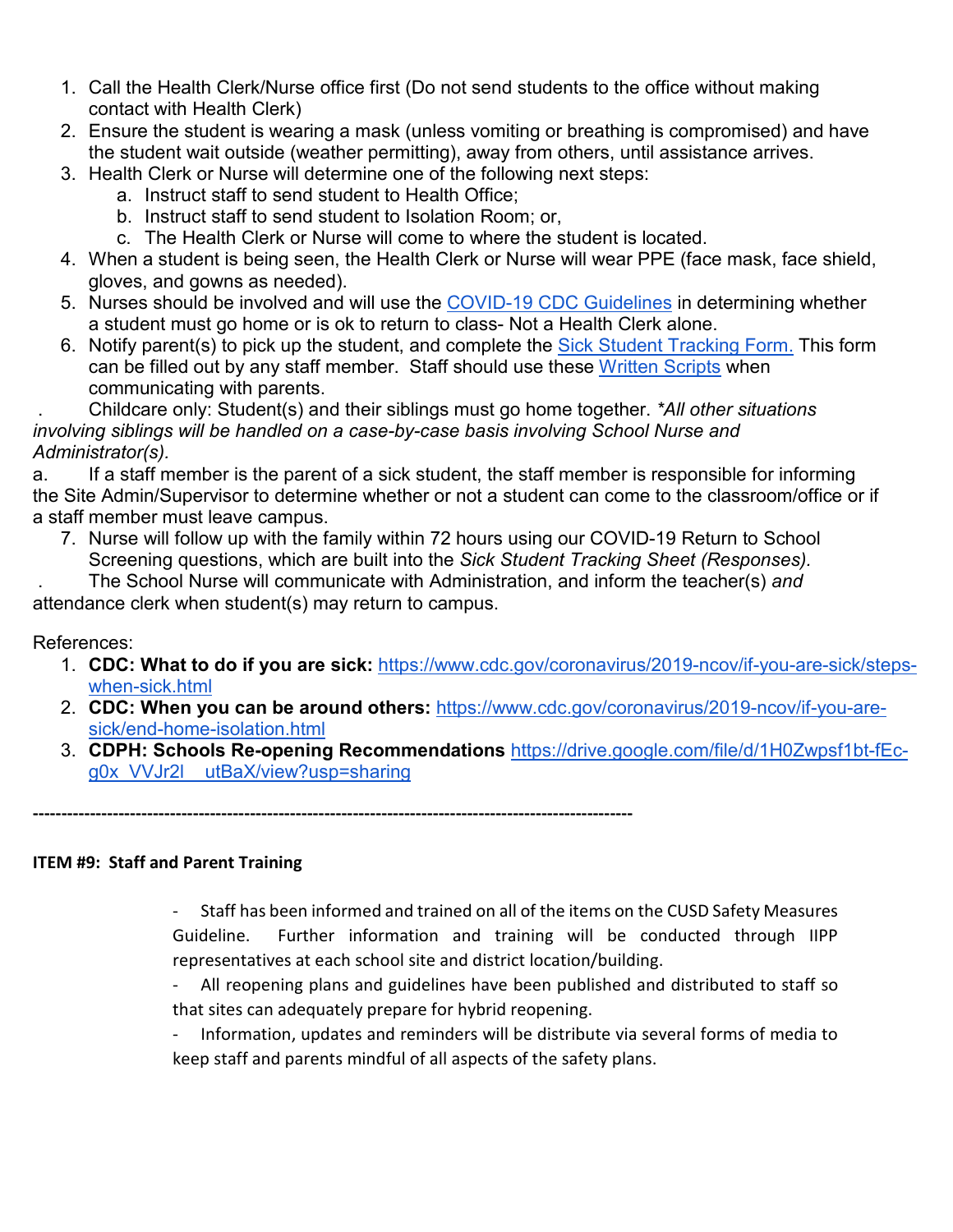- Parents will receive all pertinent information regarding the Covid safety measures via multiple forms of media and will have the opportunity to ask questions and receive support from the relevant school or department as needed.

- Parents will receive information and training as necessary at school sites and through the Parent Advisory Committee throughout the school year. Feedback received will guide any changes or additions that may be necessary for the district to consider/implement.

- Parents and staff will receive all information regarding official changes to safety guidelines from local and federal agencies with jurisdiction.

# **ITEM #10: Testing of Students and Staff AND ITEM #11: Triggers for Switching Back To Distance Learning**

Ceres Unified School District will follow the guidance published by CDPH below. Testing will be recommended for students when necessary and staff members will take a COVID-19 test once every two months and additionally if necessary. Any changes to the guidance will be adhered to by the district as the year progresses.

|    | <b>Student or Staff with:</b>                                                                                                                                             | <b>Action</b>                                                                                                                                                                                        | <b>Communication</b>                                               |
|----|---------------------------------------------------------------------------------------------------------------------------------------------------------------------------|------------------------------------------------------------------------------------------------------------------------------------------------------------------------------------------------------|--------------------------------------------------------------------|
|    | COVID-19 Symptoms<br>(e.g., fever, cough,<br>loss of taste or smell,<br>difficulty breathing)<br>Symptom Screening:<br>Per CA School Sector<br><b>Specific Guidelines</b> | Send home<br>$\bullet$<br>Recommend testing (If positive, see #3, if<br>negative, see $#4$ )<br>School/classroom remain open<br>$\bullet$                                                            | No Action<br>$\bullet$<br>needed                                   |
| 2. | Close contact (†) with<br>a confirmed COVID-<br>19 case                                                                                                                   | Send home<br>$\bullet$<br>Quarantine for 14 days from last exposure<br>$\bullet$<br>Recommend testing (but will not shorten 14-<br>٠<br>day quarantine)<br>School/classroom remain open<br>$\bullet$ | Consider school<br>community<br>notification of a<br>known contact |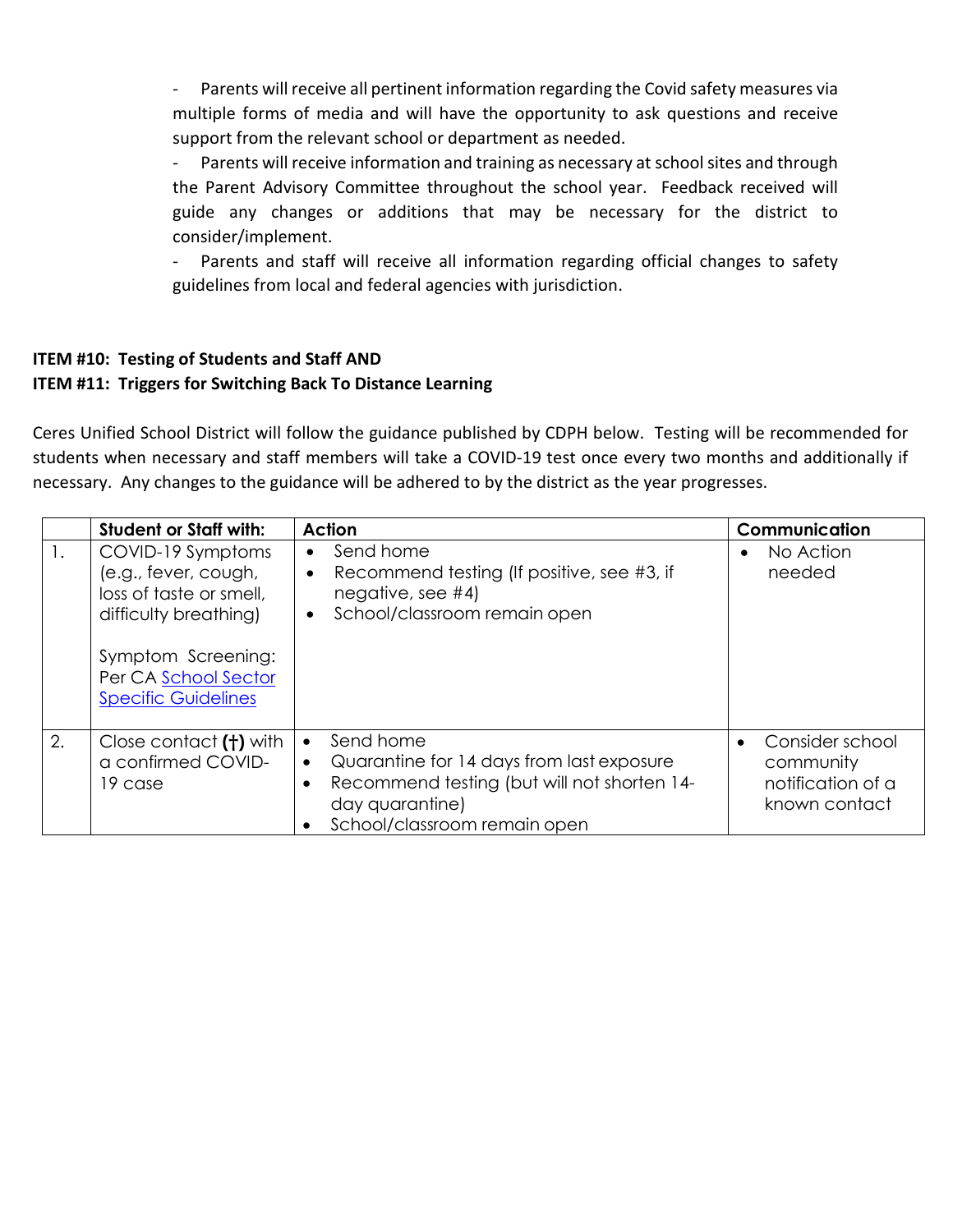| $\mathcal{S}$ . | Confirmed COVID-19<br>case infection | Notify the local public health department<br>٠<br>Isolate case and exclude from school for 10<br>$\bullet$<br>days from symptom onset or test date<br>Identify contacts (†), quarantine & exclude<br>$\bullet$<br>exposed contacts (likely entire cohort (++)) for<br>14 days after the last date the case was<br>present at school while infectious<br>Recommend testing of contacts, prioritize<br>symptomatic contacts (but will not shorten 14-<br>day quarantine)<br>Disinfection and cleaning of classroom and<br>$\bullet$<br>primary spaces where case spent significant<br>time<br>School remains open<br>٠ | School<br>community<br>notification of a<br>known case                           |
|-----------------|--------------------------------------|----------------------------------------------------------------------------------------------------------------------------------------------------------------------------------------------------------------------------------------------------------------------------------------------------------------------------------------------------------------------------------------------------------------------------------------------------------------------------------------------------------------------------------------------------------------------------------------------------------------------|----------------------------------------------------------------------------------|
| 4.              | Tests negative after<br>symptoms     | May return to school 3 days after symptoms<br>$\bullet$<br>resolve<br>School/classroom remain open                                                                                                                                                                                                                                                                                                                                                                                                                                                                                                                   | Consider school<br>community<br>notification if prior<br>awareness of<br>testing |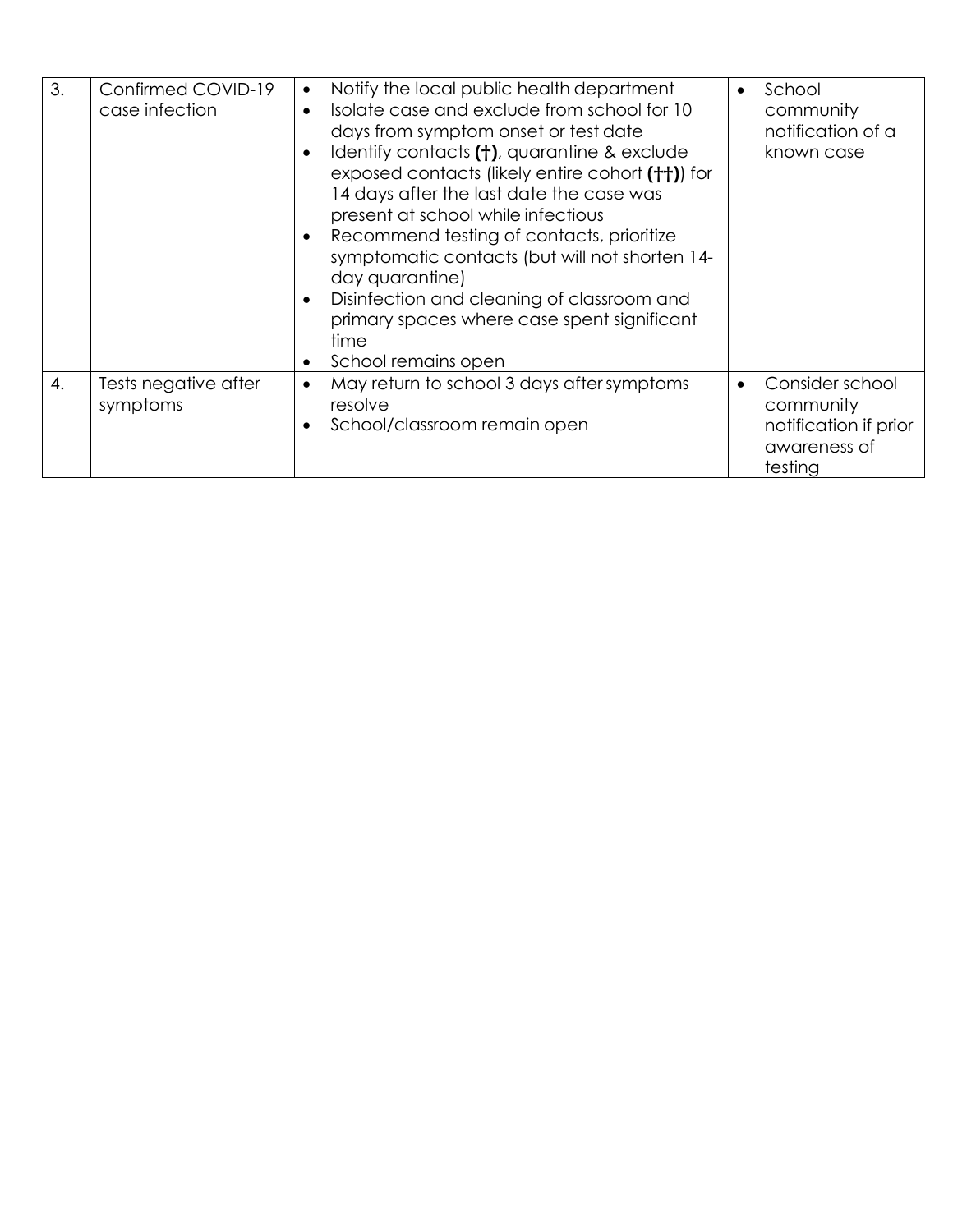**(†)** A contact is defined as a person who is <6 feet from a case for >15 minutes. In some school situations, it may be difficult to determine whether individuals have met this criterion and an entire cohort, classroom, or other group may need to be considered exposed, particularly if people have spent time together indoors.

**(††)** A cohort is a stable group with fixed membership that stays together for all courses and activities (e.g., lunch, recess, etc.) and avoids contact with other persons or cohorts.

## **Guidance on School Closure**

## *What are the criteria for closing a school?*

Individual school closure is recommended based on the number of cases, the percentage of the teacher/students/staff that are positive for COVID-19, and following consultation with the Local Health Officer. Individual school closure may be appropriate when there are multiple cases in multiple cohorts at a school or when at least 5 percent of the total number of teachers/student/staff are cases within a 14-day period, depending on the size and physical layout of the school.

The Local Health Officer may also determine school closure is warranted for other reasons, including results from public health investigation or other local epidemiological data.

## *If a school is closed for in-person learning, when may it reopen?*

Schools may typically reopen after 14 days and the following have occurred:

- Cleaning and disinfection
- Public health investigation
- Consultation with the local public health department

*What are the criteria for closing a school district?*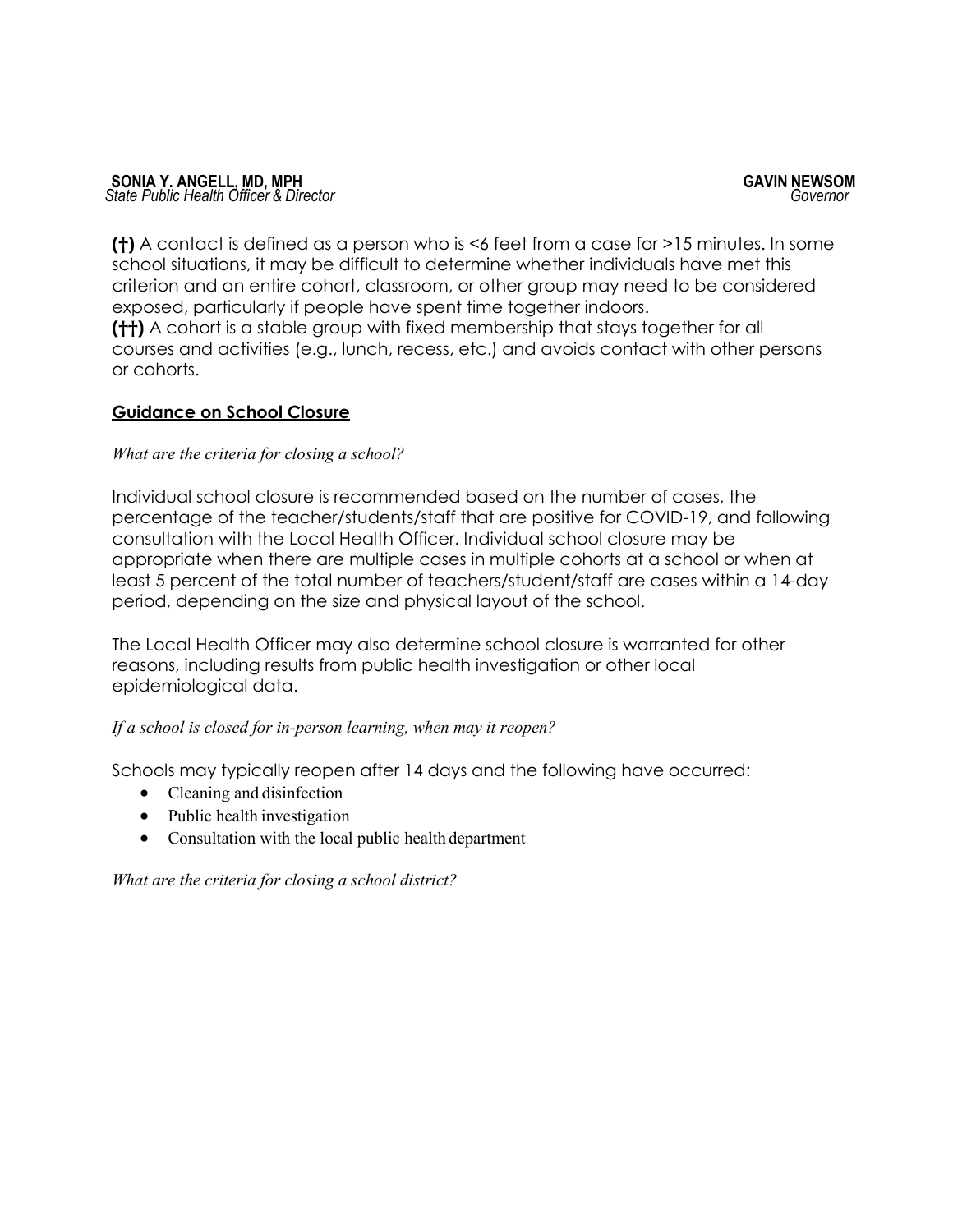#### **SONIA Y. ANGELL, MD, MPH GAVIN**

**NEWSOM**

*State Public Health Officer & Director*

#### *Governor*

A superintendent should close a school district if 25% or more of schools in a district have closed due to COVID-19 within 14 days, and in consultation with the local public health department.

*If a school district is closed, when may it reopen?*

Districts may typically reopen after 14 days, in consultation with the local public health department.

------------------------------------------------------------------------------

#### **Additional Notes on this Item:**

- The routine testing of staff coordinated by Stanislaus County Office of Education and conducted throughout the year until directed otherwise by guidance.
- CUSD will use contracts in development to secure testing kits that will be used by staff and then sent to labs for results.
- The scheduling and calendar of staff testing will be monitored by district administration to ensure the instructions regarding test frequency is being followed.
- School site administration and school nurses will facilitate/coordinate the testing of students that may become necessary. Removal from the school population and quarantined procedures will also be monitored and implemented at the school sites.

**ITEM #12: Communications Plans:** How the superintendent will communicate with students, staff, and parents about cases and exposures at the school, consistent with privacy requirements such as FERPA and HIPAA. Please specifically refer to 34 CFR § 99.

- Communication will be sent out promptly to stakeholders if/when potential virus exposures occur.
- CUSD Personnel Division will contact affected employees.
- School site administrators will communicate with families of cohorts that are affected.
- CUSD will be consulting regularly with County Public Health.